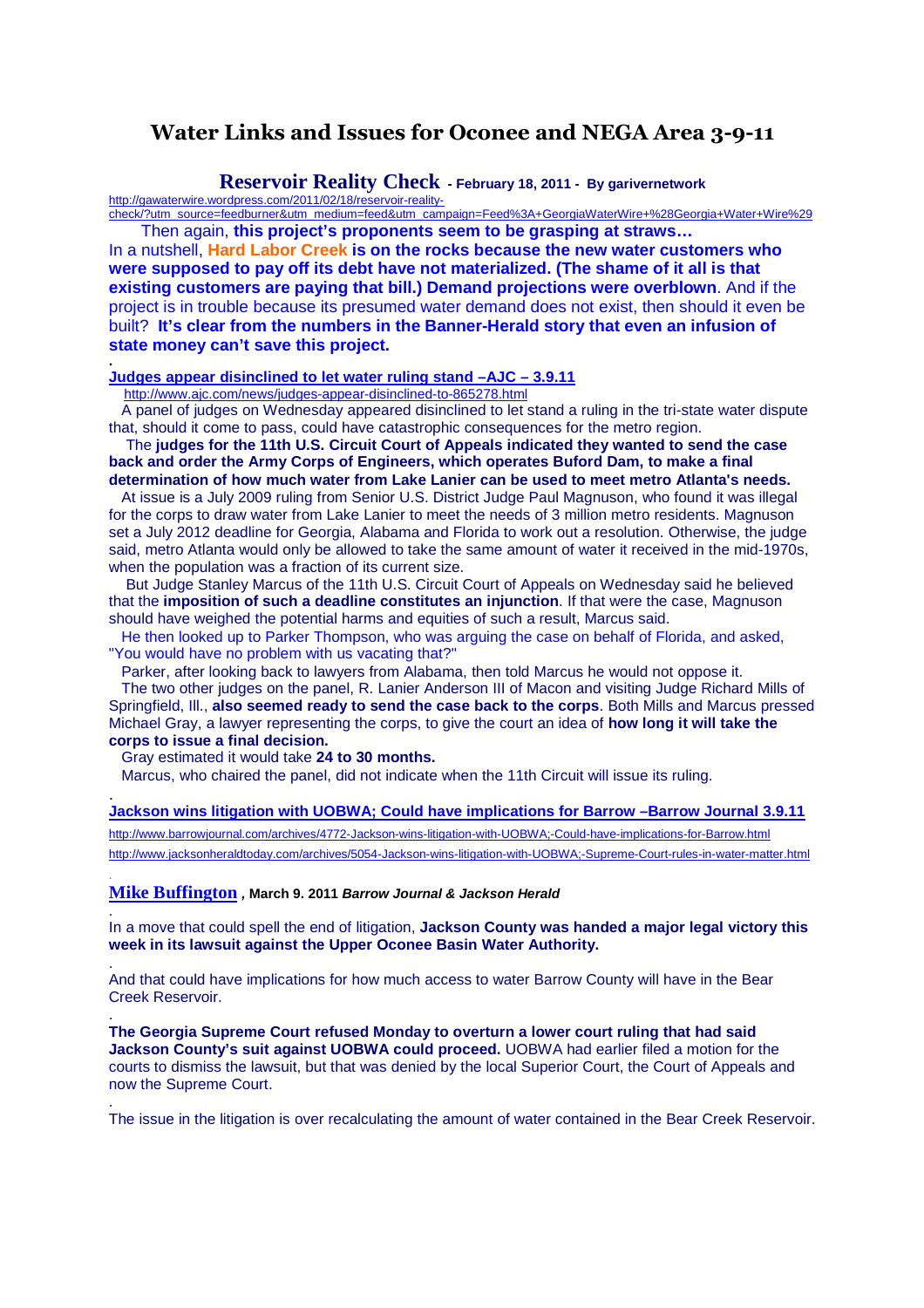### **Jackson County argues that the original calculations of the reservoir's capacity are wrong by as much as half the amount.**

. A joint project of Jackson, Athens-Clarke, Barrow and Oconee counties, the reservoir, opened in 2002, was supposed to yield 58 million gallons per day in water. Jackson contends the real amount is closer to 24 mgd.

**In 2009, Jackson sued the other three counties after UOBG refused to have a recalculation done**. If Jackson County is right, a recalculation could dramatically cut the amount of water being used by the other counties, especially Athens-Clarke. **According to the original 1996 contract between the counties, the reservoir's yield is supposed to be recalculated on a regular basis, especially after the 2007 drought.** The water is divided based on the percent of ownership in the reservoir. Jackson County owns 25 percent.

The other implication is that during previous droughts over the last nine years, Athens-Clarke, the largest user of water, may have used more than its allocate share, in effect using water that really belonged to Jackson County without paying Jackson for that.

. Now UOBG — **Athens-Clarke, Barrow and Oconee counties — have to decide if they want to continue litigation by facing off in a trial with Jackson County.** Observers say that could happen, but essentially the only question left to settle is the exact amount of the yield.

## **Building reservoir could take 20 years –Barrow County News - 3.2.11**

http://beta.barrowcountynews.com/section/13/article/10237/

.

.

.

.

…

 Building a reservoir in **northern Barrow County could cost between \$ 90 million and \$ 100 million and take about 20 years, county water officials said.**

 County officials with the Water and Sewer Authority suggested much of the cost to build a reservoir on Rocky Creek **could be borne by private sector investment,** though the county would still have to spend more than \$ 750,000 in application, study and permit costs before investors could be courted.

 "We're not going to be able to get money from the government because they don't have any," said Stan Coley, chairman of the Water and Sewer Authority.

 Before any investor would consider putting money in a Rocky Creek project, however, Coley said the county first would have to get the required permits to show the state and federal governments will allow the reservoir to be built, **the engineering studies showing the site can hold a reservoir and the plans to show that it could acquire the land the reservoir would sit on.** 

 Without those steps, an investor would not have enough confidence about whether the project would go forward, said Water Authority Director Myron Garrett………

**Hard Labor Creek Dam too high for State EPD to approve - ABH- 2.28.11**

http://www.onlineathens.com/stories/022811/new\_792206783.shtml

 **Erin France - Reservoir still waits for permit** 

 The two counties developing Hard Labor Creek Reservoir have **waited more than a year** to receive a permit to begin building the 95-foot dam.

 **Reservoir engineers drew the dam about 3 feet higher than recommended by the state, and the extra height could stand in the way of the permit's approval.** 

 Hard Labor Creek Reservoir stakeholders are scheduled to meet today with representatives of the state Environmental Protect Division to talk about the dam's design, said Jim Luke, the chairman of the two-county reservoir board and an Oconee County commissioner.

 **The 3 feet doesn't affect the reservoir's capacity, and** engineers added those extra inches to hold runoff from a large storm, Luke said.

**HLC Reservoir management board looks to Deal for project funding - Walton Tribune -2.20.11** http://waltontribune.com/news/article\_2ef44b0a-3ba1-11e0-bf9d-001cc4c002e0.html

 **To ask state for \$ 32M for water plan** 

By Brian Arrington WaltonTribune.com .

The Hard Labor Creek Management Board will look to use a portion of Gov. Nathan Deal's \$ 300 million reservoir project cache to move the HLC Reservoir project forward.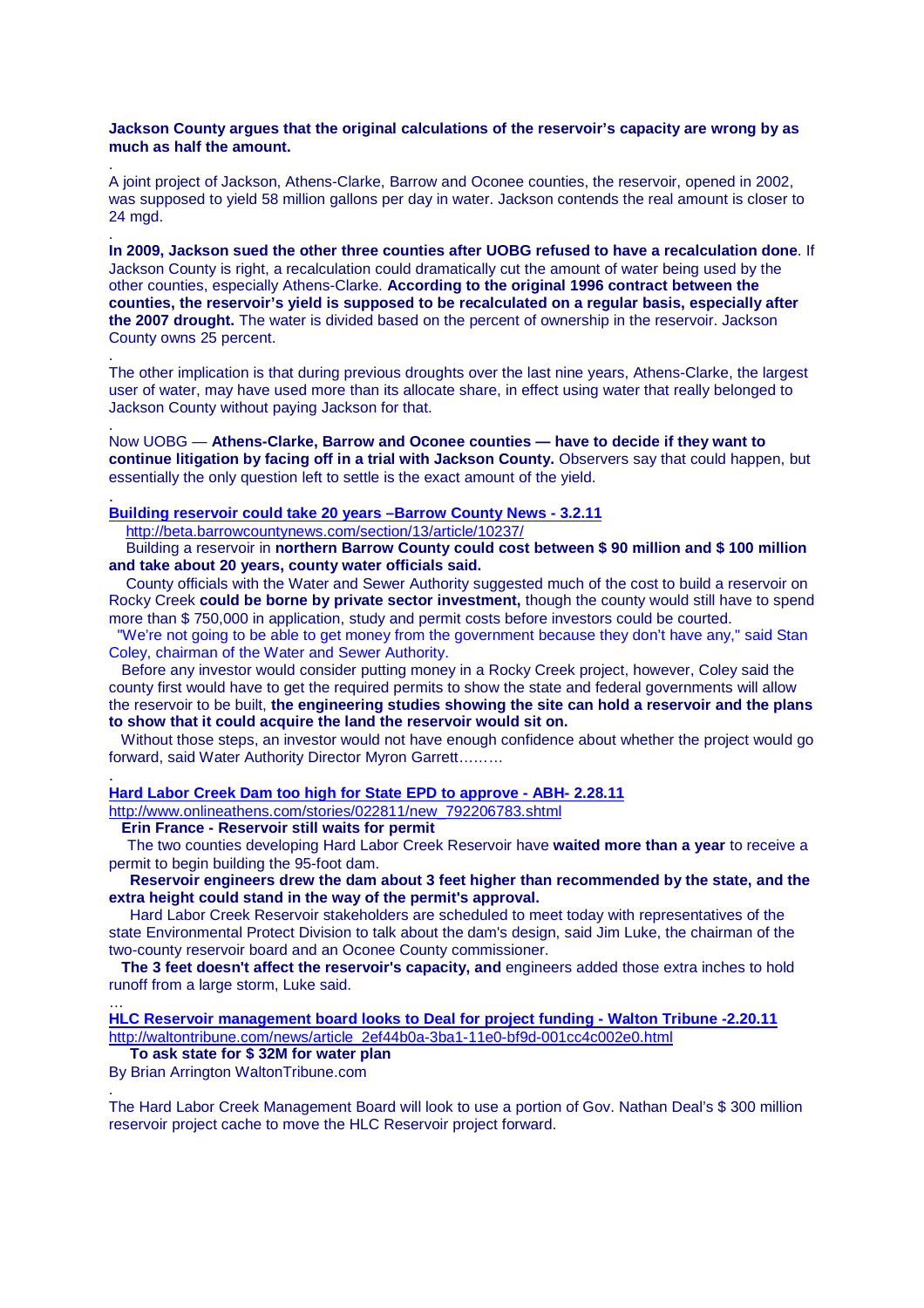Precision Planning Vice President Jimmy Parker, the project's engineer, said the announcement of Deal's plan to secure water for the state could benefit the HLC Reservoir project and recommended the board pursue funding.

.

.

**.**

.

.

.

.

.

.

 "The local leadership in Walton and Oconee (counties) **are preparing a formal request to the state, to solicit grant funding in the amount of \$ 32 million over three years to facilitate the completion of the reservoir,**" Parker said in an e-mail. "Both Walton and Oconee remain firm in their position that the award or acceptance of any such grant funding **must be closely evaluated to ensure that the two counties retain full control and ownership of the Hard Labor Creek Project."** 

 "I think we are in a good position to ask for money," said Jim Luke, Oconee County commissioner and vice chairman of the board.

 If secured, the funds ensure Walton and Oconee would provide an answer to the state's water woes, taking pressure off the state which is currently embroiled in a water war with Alabama and Florida.

 "With a projected yield of 52 million gallons per day and all required permits in hand, the Hard Labor Creek project could have most significant and immediate impact on water supply capacity for the northeast Georgia region," Parker said. "Furthermore, the progress achieved to date through local leadership and investment could accelerate project completion by 2014, years ahead of projects that are presently in the permitting phase."

 **The total amount of initial bond proceeds for the HLC Reservoir project was about \$ 59 million**, Parker said. To date, about \$30 million has been spent on land acquisition, relocation of the **Georgia Transmission power lines, environmental mitigation, dam design, road relocation design and design of reservoir intake structure.** The current balance in the project construction account is about \$ 29 million, Parker said.

Since the State is still developing the water supply funding program, the type and allocation method for potential funding is still unknown at this point, he said.

"**With the state still in the midst of water negotiations with Florida and Alabama,** the fate of metro Atlanta's water supply remains in jeopardy due to the 2012 Federal court deadline for withdrawals from the Chattahoochee River and Lake Lanier," Parker said. "The location of the Hard Labor Creek project, proximity to Gwinnett County and the metro region, and the project's 52 million gallons per day projected yield should make the HLC project a leading contender for potential state funds.

. "Without additional state funding, **the schedule for completion of the Hard Labor Creek Regional Reservoir project will remain largely dependent on future growth, economic recovery and local water demands."** 

**The project was first proposed in 1992 and is located in south Walton County. Once completed, the entire project could cost \$ 370 million.** 

…… **Interbasin Transfers – Carl Vinson Institute Paper 2-11** http://www.vinsoninstitute.org/publications/free/environmental-update.pdf **INTERBASIN TRANSFERS** 

 Interbasin transfer (IBT) regulation has remained a hot topic of debate among environmentalists and policymakers as proposals to expand Georgia's IBT pipeline continue to flow in. These proposals are one solution to meet Georgia's water supply needs, particularly in Metro Atlanta. However, there is concern about the potential effects the transfers will have on the donor basin and surrounding communities.

 Not only that, but because many of Georgia's river basins cross state lines, continued political tension in the "Tri-State Water War" with Alabama and Florida is also a concern. Therefore, the nature and extent of IBT regulation is likely to be discussed in Georgia for some time.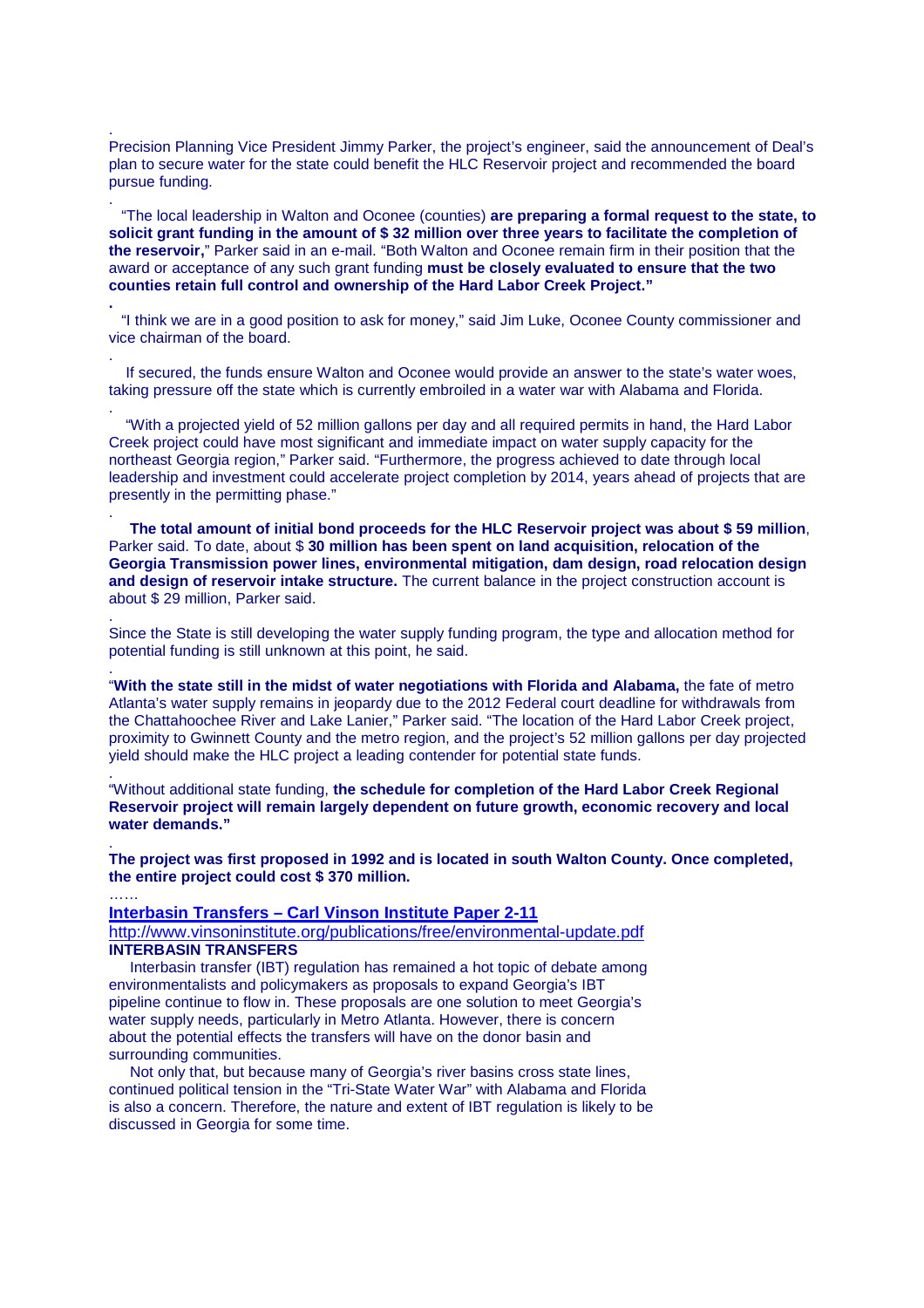IBTs can occur anywhere in Georgia; however, most occur in Metropolitan Atlanta and other areas of north Georgia. In its most recent edition of the Water Supply and Water Conservation Management Plan, the Metropolitan North Georgia Water Planning District notes that communities within its area rely on IBTs of more than 125 million gallons per day to meet water supply needs and projects the need for almost 150 million gallons per day in transfers by 2035…………..

# **1.27.11 Tommy Craig retained as consultant on Glades Reservoir Project in Hall County**

**AccessNorthGA.com January 27, 2011**  http://www.accessnorthga.com/detail.php?n=235692 **GLADES CONSULTANTS**

.

.

.

.

.

.

.

.

Hall County Commissioners decided to stick with the consulting group they've retained on the Glades Farm Reservoir Project instead of going with a new firm that promised to get the permit for the project and save the county money. Brad Carver and Scott Cole from Atlanta made a presentation that was countered by Atlanta attorney Tommy Craig.

Craig said said his group expected to get the project permitted within the next 20 months.

"I think it would be a terrible mistake for this board to change horses in the middle of the stream," Craig said.

**Chairman Oliver said he's hoping to negotiate Craig's fee down** but he had no intention of changing consultants. Oliver estimated the county might save \$ 100,000 with someone who did not have a proven track record.

"To me it's more about getting the permit and protecting the county with an adequate water supply," Oliver said.

### **Commissioner Ashley Bell said the county pays Craig \$ 26,000 a month and sought a better price.** ……

**Glades Reservoir project could get somewhat leaner –GainesvilleTimes. 2.26.11** http://www.gainesvilletimes.com/section/6/article/46589/

Commissioners split on decision to put services out for bid

 The Hall County Board of Commissioners is hoping to cut costs on the Glades Reservoir project by finding a better price for engineering services.

 The commissioners were split on the decision to put the services out for a competitive bid, with commissioners **Craig Lutz, Scott Gibbs and Ashley Bell voting in favor of the move** and **Tom Oliver and Bill Powell opposed at the board's Thursday meeting.** 

The move came after concessions by other consultants.

 At the board's Feb. 10 meeting, Glades Reservoir **consultant Tommy Craig told commissioners he and his colleagues were willing to lower their fees by \$ 5,000 a month.** 

 **After the commission courted other firms, Craig said he was willing to renegotiate the monthly fees**.

## **Hard Labor Creek Dam too high for State EPD to approve - ABH- 2.28.11**

http://www.onlineathens.com/stories/022811/new\_792206783.shtml

 **Erin France - Reservoir still waits for permit** 

 The two counties developing Hard Labor Creek Reservoir have **waited more than a year** to receive a permit to begin building the 95-foot dam.

## **Reservoir engineers drew the dam about 3 feet higher than recommended by the state, and the extra height could stand in the way of the permit's approval.**

 Hard Labor Creek Reservoir stakeholders are scheduled to meet today with representatives of the state Environmental Protect Division to talk about the dam's design, said Jim Luke, the chairman of the two-county reservoir board and an Oconee County commissioner.

 **The 3 feet doesn't affect the reservoir's capacity, and** engineers added those extra inches to hold runoff from a large storm, Luke said.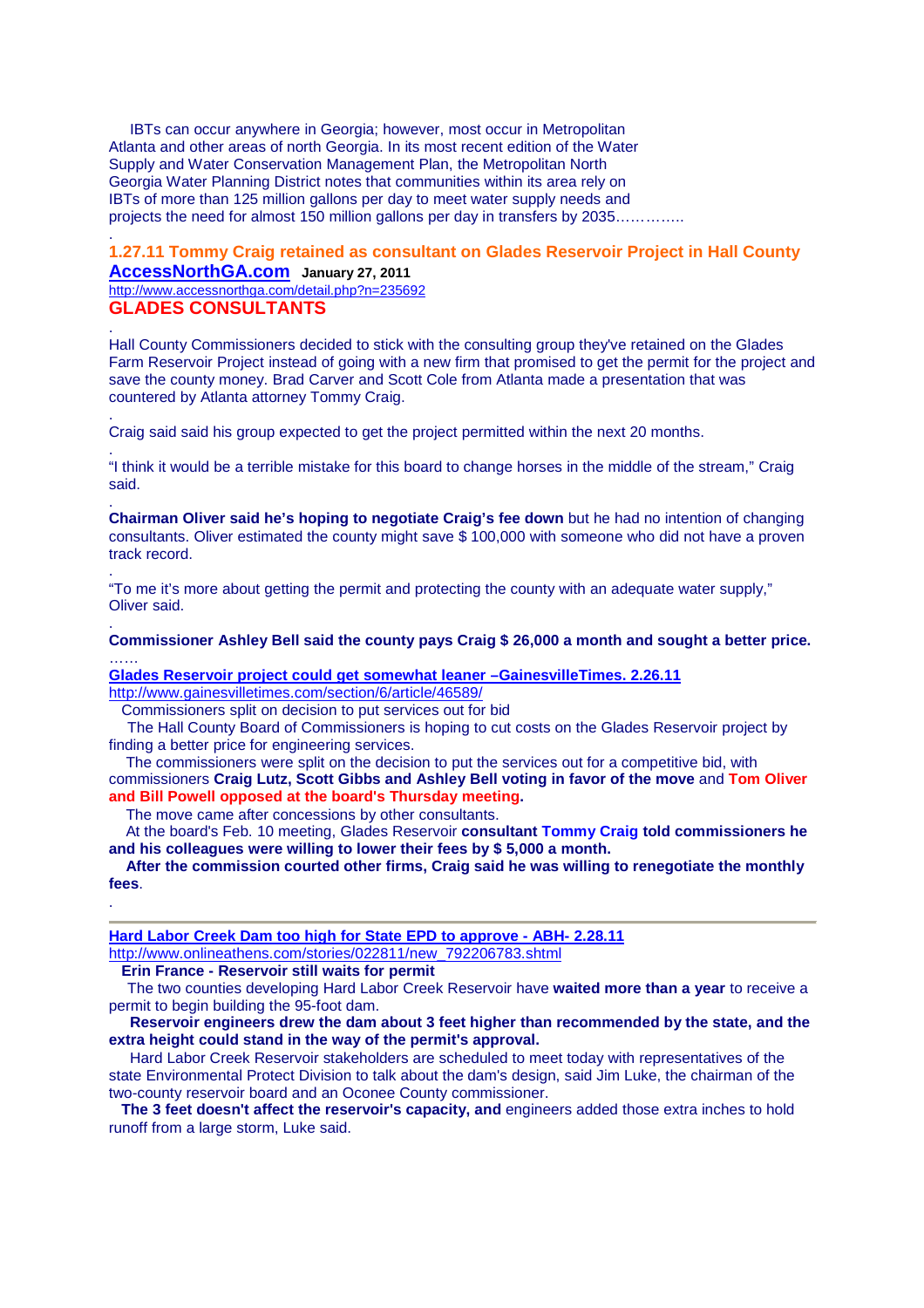…..EPD **staffers are suggesting that engineers redesign the dam**, because the extra height is taller than what the state recommends, a move that might cost reservoir partners Walton and Oconee counties tens of thousands of dollars, Luke said.

….."We're hoping that we can get all of the principals in one room and come to some conclusion," he said. "We're going to do what the Safe Dams folks tell us to do in the end."

 The **EPD could find design faults with more than just the additional 3 feet of dam height** and use today's meeting as an opportunity to bring up other concerns, said Chris Thomas, Oconee County's utility director and an alternate member on the reservoir management board.

"The state just didn't agree with all (of the engineers') assumptions," Thomas said.

…..EPD **staffers are suggesting that engineers redesign the dam**, because the extra height is taller than what the state recommends, a move that might cost reservoir partners Walton and Oconee counties tens of thousands of dollars, Luke said.

….."We're hoping that we can get all of the principals in one room and come to some conclusion," he said. "We're going to do what the Safe Dams folks tell us to do in the end."

 The **EPD could find design faults with more than just the additional 3 feet of dam height** and use today's meeting as an opportunity to bring up other concerns, said Chris Thomas, Oconee County's utility director and an alternate member on the reservoir management board.

 **"The state just didn't agree with all (of the engineers') assumptions," Thomas said.** 

#### ………… **Hard Labor Creek Project –Oconee Lessons ABH- 3.6.11**

**The Athens Banner-Herald - March 6, 2011 LETTERS** http://onlineathens.com/stories/030611/let\_795282300.shtml

#### **Emanuel - Take lesson from Hard Labor reservoir**

After reading the Banner-Herald's Monday story on the proposed Hard Labor Creek Reservoir ("Reservoir still waits for permit," Feb. 28), one wonders if the matter of engineering errors would be causing such heartburn among the lake's backers if the project weren't already in such a terrible financial state.

As it is, any added cost to produce engineering that's acceptable to state regulators will be only one small part of **a financing scheme totaling \$ 350 million that has proven deeply erroneous since the beginning.** Ludicrous population estimates just a few years ago (Oconee Countians doubling in number by 2015?) led to badly overblown projections for future water demand. **Sadly, existing water customers in Oconee and Walton counties are now left holding the bag and paying higher water rates to service debt,** while more public funds may yet go on the line to correct the drawings for an unneeded reservoir.

If Hard Labor Creek Reservoir were needed - if the projected water demand did exist - then its ledgers might be in order. Instead, the story of Hard Labor now serves all of Georgia as a cautionary tale about speculative lake-building in the present era of financial turmoil and uncontrolled public costs.

Piping Oconee River basin water elsewhere, in an environmentally unsound attempt to meet the bottom line, hardly sounds like a good solution to this problem. Neither does the plan to seek a bailout from Atlanta. Georgians, especially those at the Capitol, should take notice.

#### . **Ben Emanuel**

.

.

.

.

.

.

.

• Ben Emanuel is Oconee River Project Director for Altamaha Riverkeeper, Inc.

### **2-18-11 Reservoir Issues – GA Wire- Hard Labor Creek Project described as Failed**

## **Reservoir Reality Check - February 18, 2011 - By garivernetwork**

http://gawaterwire.wordpress.com/2011/02/18/reservoir-realitycheck/?utm\_source=feedburner&utm\_medium=feed&utm\_campaign=Feed%3A+GeorgiaWaterWire+%28Georgia+Water+Wire%29 .

An AP story this week – which ran in practically all the major papers in the state – puts a distinct questionmark on Gov. Nathan Deal's reservoir-building plan. As an example, the article uses Canton's Hickory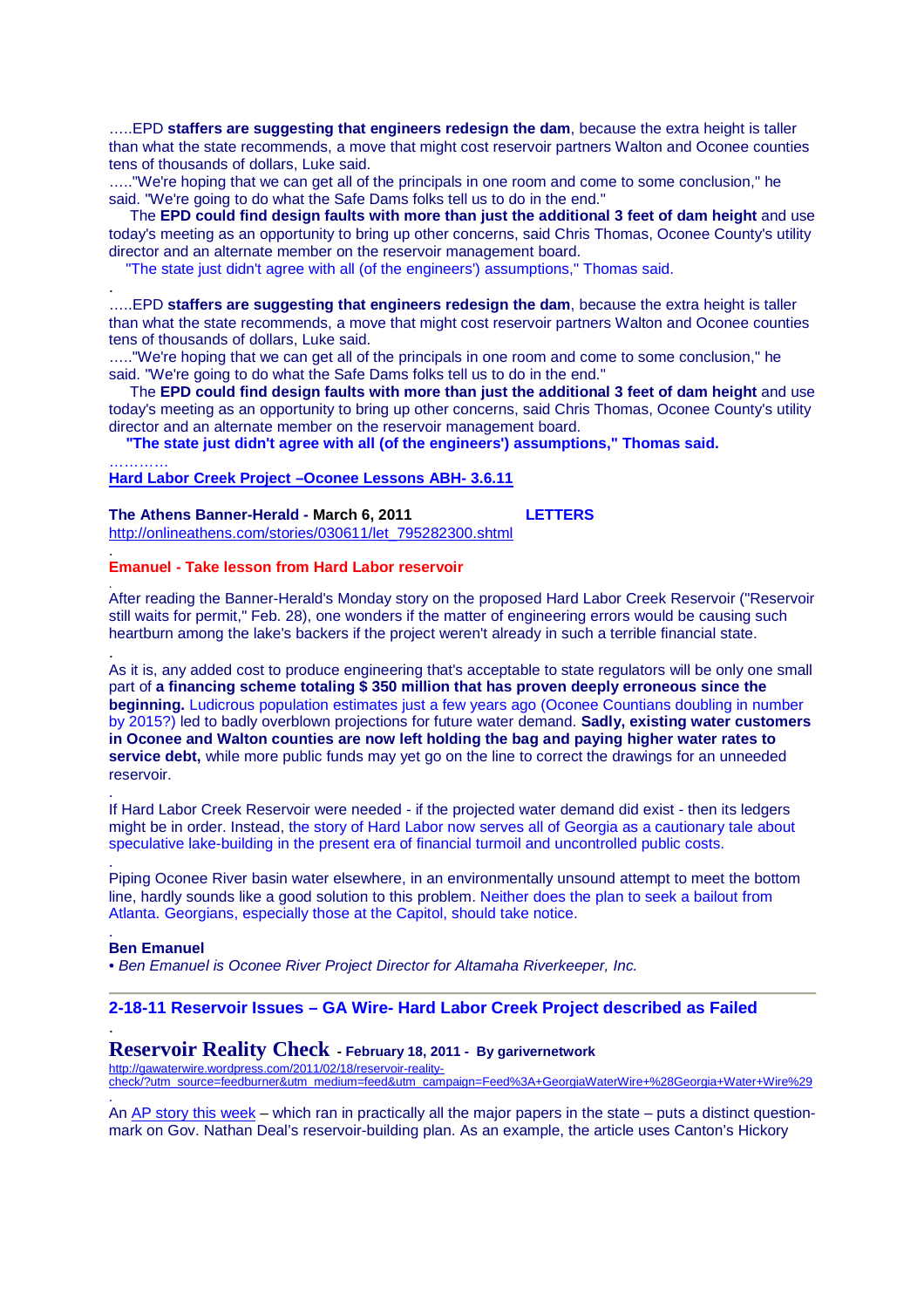Log Creek Reservoir, which "took years to finish and was expensive, running \$ 75 million over original budget estimates," the AP reports.

The point is a general one: new reservoirs take years to build and are very expensive – even without cost overruns, which are often more the rule than the exception. The question before Georgians today on water issues is largely one of public spending priorities.

Be sure to give that story a read. In other news, the Athens Banner-Herald has an update on the foundering **Hard Labor Creek Reservoir project**, whose backers are looking to Atlanta for what could easily be called a bailout for a failed endeavor. As we've noted before, the story of the Hard Labor Creek project stands as a cautionary tale with broad applicability when it comes the financial side of lakebuilding.

In a nutshell, **Hard Labor Creek is on the rocks because the new water customers who were supposed to pay off its debt have not materialized. (The shame of it all is that existing customers are paying that bill.) Demand projections were overblown**. And if the project is in trouble because its presumed water demand does not exist, then should it even be built? **It's clear from the numbers in the Banner-Herald story that even an infusion of state money can't save this project. Can't Georgians statewide avoid repeats of this story by accepting a reality check on reservoirs?**

One more important note: **Hard Labor Creek backers suggest in the story that their project has "political advantage" at the money trough because it's in a river basin that doesn't cross any state lines on its way to the sea.** The issue here is **interbasin transfer,** and the assumption – frankly, an offensive one – is that downstream Georgians have no seat at the table.

Then again, **this project's proponents seem to be grasping at straws**. For example, does anyone really think that Gov. Deal's reservoir money will magically turn from bonds into grants? -Ben Emanuel

### **Nickels & Dimes… and Dams – Hard Labor Creek Discussed –GA Water Wire – 3.4.11**

 http://gawaterwire.wordpress.com/2011/03/04/nickels-dimes%e2%80%a6-anddams/?utm\_source=feedburner&utm\_medium=feed&utm\_campaign=Feed%3A+GeorgiaWaterWire+%28Georgia+Water+Wire%29

#### **By Georgia River Network**

.

.

.

.

.

.

.

 Two recent news stories just happen to highlight the cost side of a couple of proposed reservoir projects. Neither paints a complete picture of how local governments handle the immense costs of developing reservoirs, but both of these stories fall easily into the category of "things that make you go 'Hmm.'"

 The Gainesville Times reported last Saturday that "the Hall County Board of Commissioners is hoping to cut costs on the Glades Reservoir project by finding a better price for engineering services." This in a split vote after Glades **consultant Tommy Craig "told commissioners he and his colleagues were willing to lower their fees by \$ 5,000 a month."**

**Makes you wonder what the total monthly fees are, doesn't it?** Two things are important to remember here: One, consultants on these projects are paid via public funds, probably either through taxes or water rates or some combination of both. Two, they're usually paid consistently no matter the status of the project on the ground. So it's not hard to imagine those costs piling up – and also not hard to imagine why at least some local elected officials would eventually start to get a little more protective of their constituents' dollars.

 The Athens Banner-Herald reported Monday on a tangential piece of the Hard Labor Creek project saga. This week's story was simply about a tussle between reservoir planners and **state regulators over some of the engineering** – a tussle that has some dollar value tied to it. It's worth asking, of course, if that amount of money would be such an issue if the project weren't already in such bad shape financially. That's the real story of Hard Labor Creek, after all: **the project is frozen but not built, is already costing local ratepayers, and almost surely wasn't even needed in the first place.** Thus it appears that local officials may be trying to do damage control on the magnitude of the costs that they've put their constituents on the line for.